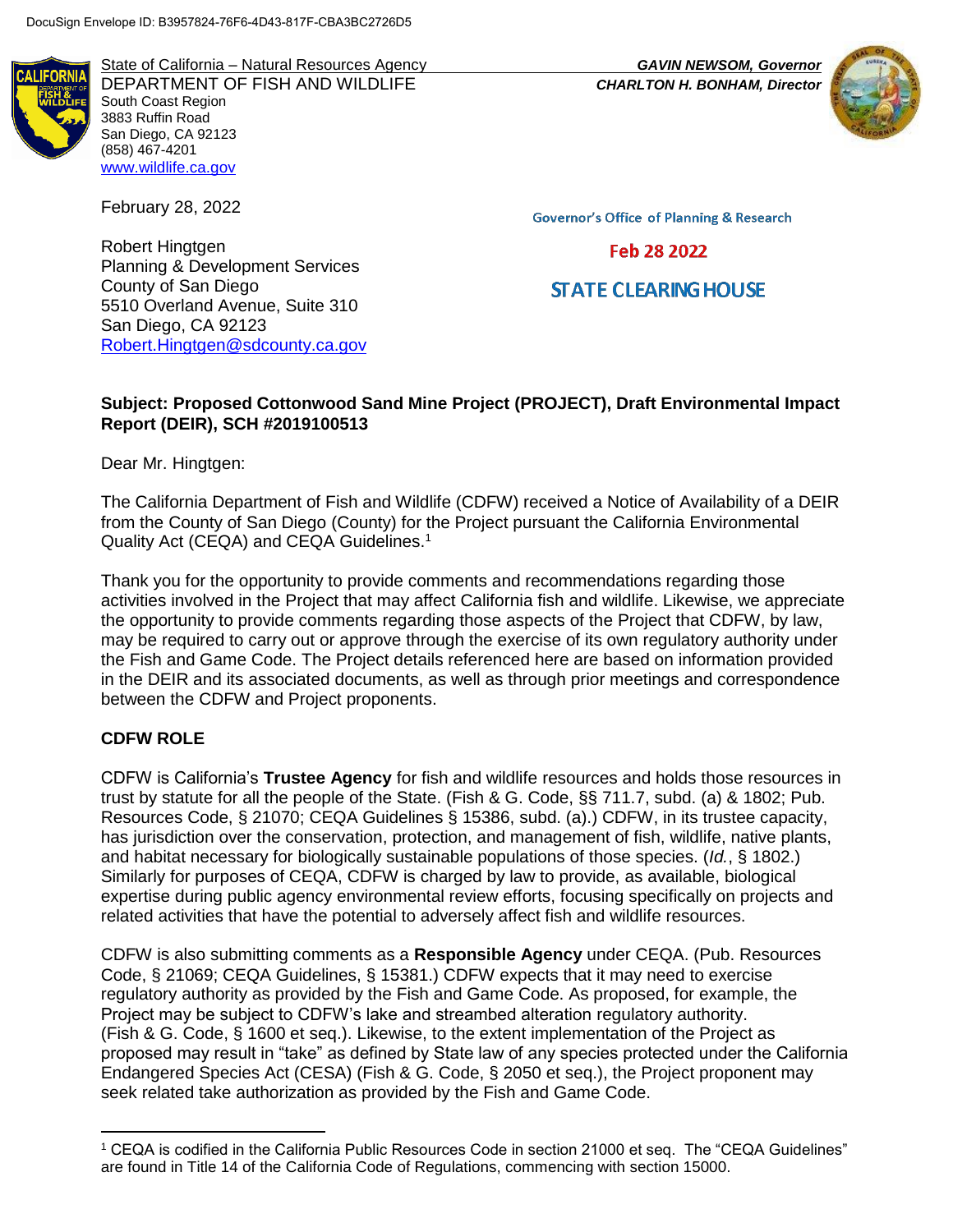Mr. Robert Hingtgen County of San Diego February 28, 2022 Page 2 of 13

CDFW also administers the Natural Community Conservation Planning (NCCP) program. The County participates in the NCCP program by implementing its approved Multiple Species Conservation Program (MSCP) Subarea Plan. Per the DEIR, the County has determined that the Project conforms with the County's MSCP Subarea Plan, the Biological Mitigation Ordinance (BMO), and the Implementation Agreement (IA) between the County, CDFW, and U.S. Fish and Wildlife Service (USFWS).

### **PROJECT DESCRIPTION SUMMARY**

### **Proponent:** County of San Diego

**Objective:** The Project proposes the conversion of two existing golf courses to a sand mining operation that would be conducted in three phases over 10 years with a two-year reclamation period. Mining operations would occur on approximately 251 acres of the 280-acre property, with about 214 acres proposed for extractive use. The Project would also make certain improvements to Willow Glen Drive prior to beginning mining operations. Reclamation would include widening of the Sweetwater River floodplain onsite and revegetation of riparian and upland habitats. Reclamation activities would begin immediately following completion of each mining phase and occur on a continuous basis, starting in the western portion of the Project site and proceeding east (EnviroMINE 2021a). As proposed, the Project would ultimately contribute approximately 142.8 acres of rehabilitated, revegetated, and restored native habitat preserved within a biological open space (BOS) easement onsite. Hiking trails are proposed to be established around the perimeter of the BOS, outside of the floodplain, following site reclamation.

**Location:** The Project is located within the southwestern portion of unincorporated San Diego County and is part of the Metro-Lakeside-Jamul segment of the MSCP Subarea Plan. Portions of the site are designated as a Minor Amendment area (37.8 acres total, 7.6 acres impacted) and Pre-Approved Mitigation Area (PAMA; 16.4 acres total, 9.0 acres impacted). The Project site extends west to east from approximately 600 feet east of the intersection of Willow Glen Drive and Jamacha Road, to approximately 0.25 mile west of the intersection of Willow Glen Drive and Hillsdale Drive. Surrounding land uses include commercial district, schools, residential, undeveloped land and rural areas, the USFWS San Diego National Wildlife Refuge (SDNWR) to the west and southwest, and the CDFW McGinty Mountain Ecological Reserve (MMER) to the east.

**Biological Setting:** The Project site is currently occupied by the Cottonwood Golf Club, which consists of two 18-hole golf courses, one east of Steele Canyon Road and the other located to the west. Currently, only the eastern course is operational. Operation of the western course was suspended in 2017. The Sweetwater River flows in a northeast-to-southwest direction through the entire central portion of the site. Per the Biological Resources Technical Report (BRTR; Helix 2021a), the following 14 vegetation communities are found onsite: disturbed wetland, freshwater marsh, southern cottonwood-willow riparian forest (including disturbed), southern willow scrub (including disturbed), tamarisk scrub, arundo-dominated riparian, open water, Diegan coastal sage scrub (including disturbed), man-made pond, eucalyptus woodland, non-native woodland, nonnative vegetation, disturbed habitat, and developed lands.

Four special status plant species were observed within the Project site during surveys: singlewhorl burrobrush (*Ambrosia monogyra*; California Rare Plant Rank (CRPR) 2B.2), San Diego sagewort (*Artemisia palmeri*; CRPR 4.2, County List D), San Diego viguiera (*Bahiopsis laciniata*; CRPR 4.3, County List D), and southwestern spiny rush (*Juncus acutus ssp. leopoldii*; CRPR 4.2, County List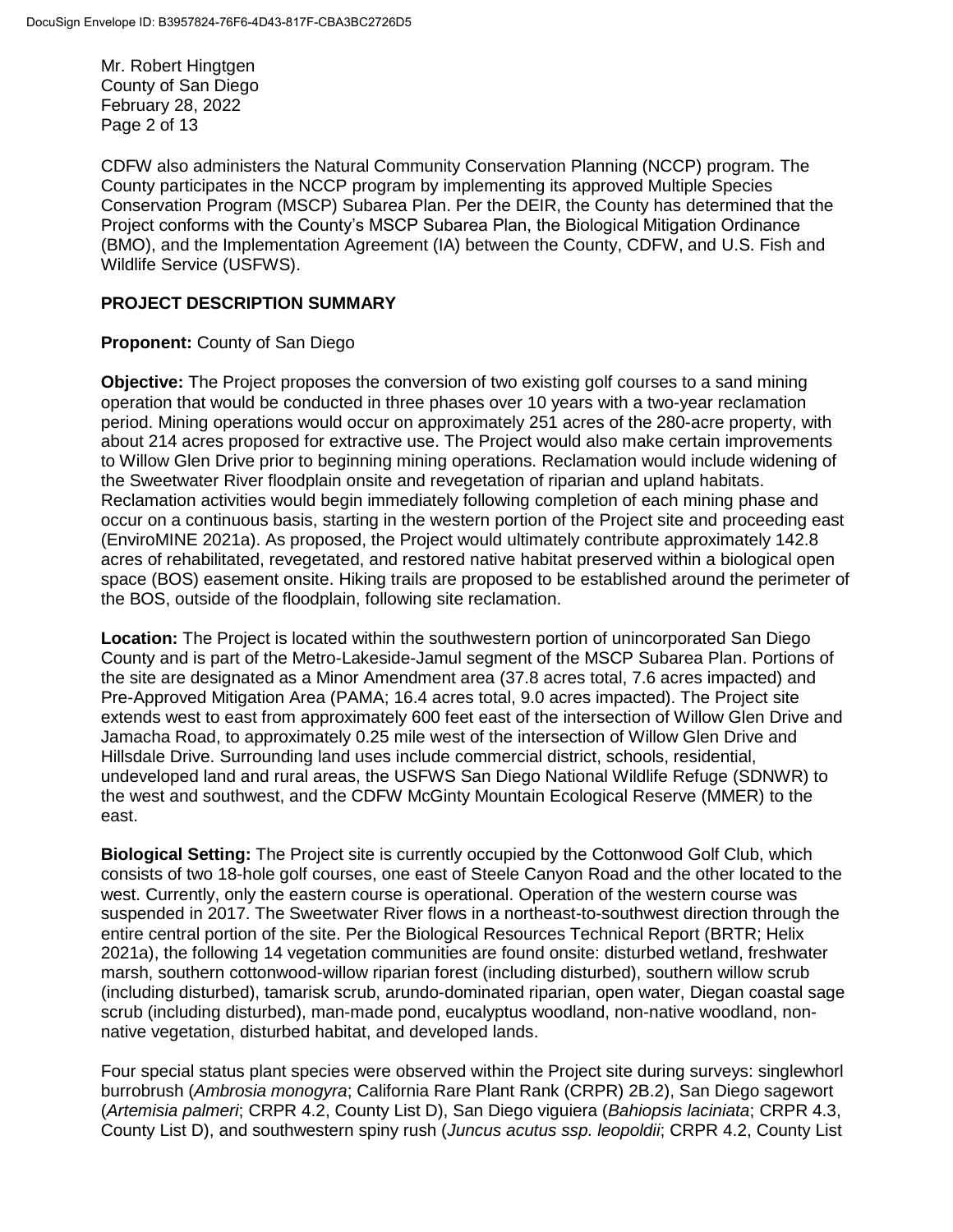Mr. Robert Hingtgen County of San Diego February 28, 2022 Page 3 of 13

D). Direct impacts to four San Diego viguiera plants would occur; all other special status plant species observed onsite would be avoided.

Seventeen special status animal species were observed or detected on or adjacent to the project site: Belding's orange-throated whiptail (*Aspidoscelis hyperythra beldingi*; CDFW Watch List (WL), County Group 2, MSCP Covered Species), Cooper's hawk (*Accipiter cooperii*; CDFW Watch List, County Group 1, MSCP Covered Species), western bluebird (*Sialia mexicana*; County Group 2, MSCP Covered Species), vermilion flycatcher (*Pyrocephalus rubinus*; CDFW Species of Special Concern (SSC), County Group 1), least Bell's vireo (*Vireo bellii pusillus*; federally endangered (FE), state endangered (SE), County Group 1, MSCP Covered Species and Narrow Endemic (NE)), coastal California gnatcatcher (*Polioptila californica californica*; FT, CDFW SSC, County Group 1, MSCP Covered Species), American peregrine falcon (*Falco peregrinus anatum*; CDFW Fully Protected (FP), County Group 1, MSCP Covered Species/NE), yellow-breasted chat (*Icteria virens*; CDFW SSC, County Group 1), yellow warbler (*Setophaga petechia*; CDFW SSC, County Group 2), great blue heron (*Ardea herodias*, County Group 2), oak titmouse (*Baeolophus inornatus*; federal Bird of Conservation Concern (BCC)), red-shouldered hawk (*Buteo lineatus*; County Group 1), green heron (*Butorides virescens;* County Group 2), turkey vulture (*Cathartes aura*; County Group 1), monarch butterfly (*Danaus plexippus*; County Group 2), Lawrence's goldfinch (*Spinus lawrencei*; BCC), and barn owl (*Tyto alba*; County Group 2).

Nine more special status species were determined to have high potential to occur onsite, including: western spadefoot (*Spea hammondii*; CDFW SSC, County Group 2), two-striped garter snake (*Thamnophis hammondii*; CDFW SSC, County Group 1), sharp-shinned hawk (*Accipiter striatus*; CDFW WL), County Group 1), Canada goose (*Branta canadensis*; MSCP Covered Species), white-tailed kite (*Elanus leucurus*; CDFW FP, County Group 1), California horned lark (*Eremophila alpestris actia*; CDFW WL, County Group 2), merlin (*Falco columbarius*; CDFW WL, County Group 2), loggerhead shrike (*Lanius ludovicianus*; BCC, CDFW SSC, County Group 1), and Mexican long-tongued bat (*Choeronycteris mexicana*; CDFW SSC, County Group 2).

In addition, USFWS-designated critical habitat for San Diego ambrosia (*Ambrosia pumila*; FE, CRPR 1B.1, MSCP Covered Species/NE), Hermes copper butterfly (*Lycaena hermes*, FT), coastal California gnatcatcher, southwestern willow flycatcher (*Empidonax traillii extimus*; FE, SE, County Group 1, MSCP Covered Species/NE), and least Bell's vireo is present within or adjacent to the Project site. San Diego ambrosia was not detected within the Project site during rare plant surveys, but potential habitat is present onsite. Hermes copper butterfly and southwestern willow flycatcher were not detected and are not expected to occur within the Project site per the BRTR.

Surface areas not disturbed by mining would either be left in their current condition or be subject to enhancement through removal of invasive species. The existing Sweetwater River channel and the majority of native habitat that currently exists on the site would be retained. Prior to initiating work in a sub-phase, existing vegetation would be cleared, topsoil would be salvaged, and an approximately five-foot-high berm would be installed on either side of the existing low-flow channel to both protect the channel and contain stream flows. The maximum proposed excavation depth is 40 feet below the existing land surface, with the average depth of excavation expected to be approximately 20 feet below the existing land surface. The Project would result in a total of 1.63 acres of direct impacts to riparian habitat or other sensitive natural communities. Impacts would occur to 0.50 acre of disturbed wetland, 0.32 acre of southern cottonwood-willow riparian forest, 0.01 acre of arundo-dominated riparian, and 0.8 acre of Diegan coastal sage scrub. Potential Project-related impacts to jurisdictional wetlands are estimated to include 0.62 acre of wetland and 0.37 acre of non-wetland waters of the U.S., 0.83 acre of riparian habitat and 17.06 acres of streambed habitat under CDFW jurisdiction, and 0.83 acre of County wetlands.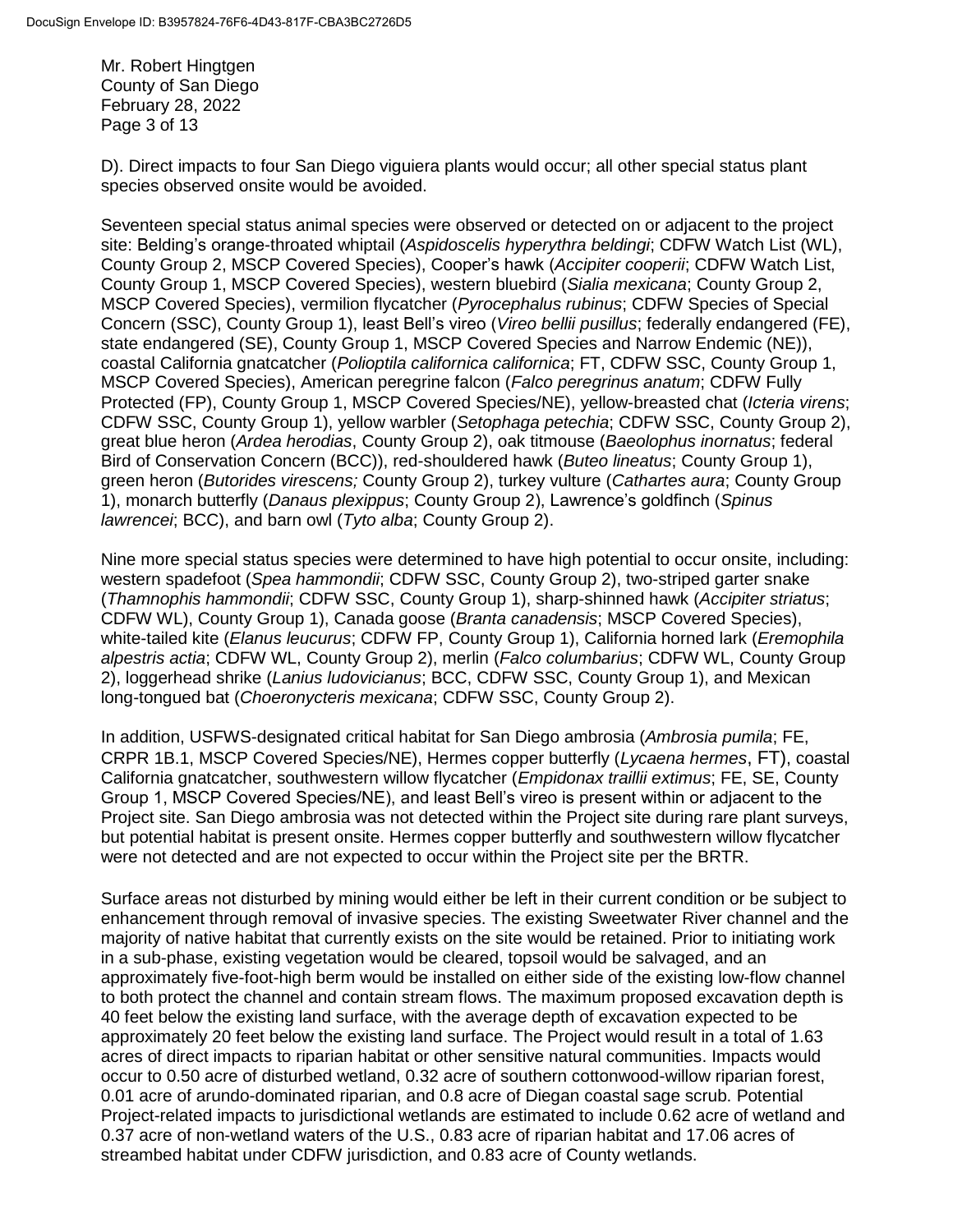Mr. Robert Hingtgen County of San Diego February 28, 2022 Page 4 of 13

Mitigation measures proposed to lessen potential impacts to biological resources below a level of significance include the revegetation and preservation of riparian/wetland and coastal sage scrub habitats; breeding season avoidance for avian species; creation and implementation of a Revegetation Plan and Wetland Mitigation Plan; installation of temporary environmental fencing to protect sensitive resources; biological monitoring; the dedication of a BOS easement and limited building zone easement; and creation and implementation of a Resource Management Plan (RMP) over the open space areas. The proposed reclamation of the site would consist of backfilling of excavated areas, grading of final contours, application of salvaged topsoil, and planting of container stock and/or application of seed mix. Post-reclamation, the final landform of the overall mining area is proposed to be a relatively flat plain that gently slopes downward from east to west, with an expanded floodplain (200 to 300 feet in width) bisecting the length of the site and graded pads located above the new floodplain.

**Timeframe:** Sand mining and reclamation activities would be conducted in phases over a 10 to 12-year period followed by a five-year restoration and revegetation monitoring period. Sand excavation and processing would occur Monday through Friday, between the hours of 7:00 a.m. and 5:00 p.m. Reclamation would be an ongoing process starting immediately where mining operations have ceased within a given sub-phase area and continuing until all mining-related disturbance is reclaimed. Phase 1 is estimated to begin in 2022, with a reclamation completion date of 2034.

# **COMMENTS AND RECOMMENDATIONS**

.

CDFW offers the comments and recommendations below to assist the County in adequately identifying and/or mitigating the Project's significant, or potentially significant, direct and indirect impacts on fish and wildlife (biological) resources. Editorial comments or other suggestions may also be included to improve the document.

- 1. Hydrological impact analysis: CDFW has previously expressed concerns (via email and in Project meetings) about potential hydrological impacts to conserved riparian areas adjacent to the Project site, both during mining activities and after revegetation/reclamation. These concerns include adequacy of the analysis of potential changes to hydrological conditions onsite and potential impacts to the post-reclamation functionality of the site as a wildlife corridor/linkage between conserved lands to the west and east. We appreciate the additional information and analysis provided in the DEIR and associated technical documents and offer the following subsequent comments:
- a. Impacts to the downstream SDNWR are most likely to occur from changes in the channel form, location or sediment character leaving the Project site. Per the DEIR, changes to the hydrologic regime (timing, magnitude, frequency, duration, rate of change) are not anticipated from the Project. DEIR Appendix S (Sediment Load Analysis; Geo-Logic 2021b) describes a substantial increase in erosion during Phase 1 of the Project with reductions in erosion thereafter. This temporary and relatively short-term increase in sediment load has the potential to bury, abrade or otherwise damage instream vegetation, but can also refresh streambed deposits and create new substrate for vegetation to colonize.
- b. Maintaining the existing single-thread trapezoidal channel form in the proposed Reclamation Plan appears designed to continue conveyance of specific water transfers and does not mimic the complexity of the (assumed) more natural riverscape in the adjacent SDNWR downstream. If this trapezoidal conveyance channel form is maintained across the site, there will continue to be a transition zone where the low flow channel transitions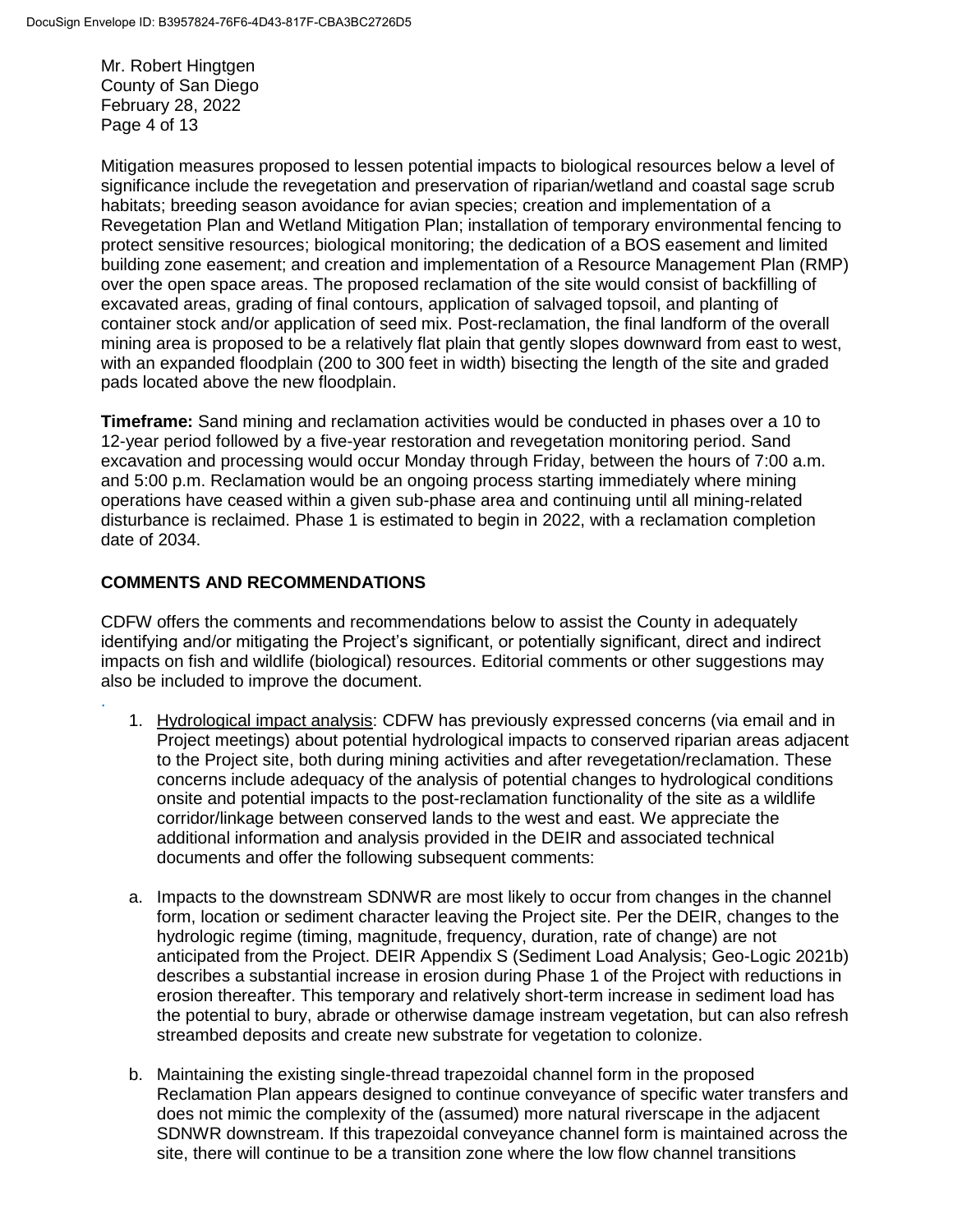Mr. Robert Hingtgen County of San Diego February 28, 2022 Page 5 of 13

> towards a configuration more in balance with the wider and more heterogeneous riparian zone downstream. The proposed final grade at the downstream end of the Project leaves a much wider inset floodplain than existing conditions, which allows a greater width of potential channel migration in the future. Changes in the location that the low flow channel leaves the Project site and enters the SDNWR could cause changes in topography and vegetation patterns; however, having greater space for these changes to occur would likely be beneficial in the long run.

- c. Impacts to SDNWR could result from changes to the streambed and streambank sediment composition through the mining process. Our understanding from the project description is that the excavated pits would be backfilled with undesirable/uneconomic excavated material minus the sand or merchantable size fractions. The extent to which this would impact revegetation efforts or the cohesion and erodibility of streambed and banks remains unclear. Updated hydraulic and/or sediment modeling should consider the anticipated backfill material composition when evaluating future conditions in all areas that may be affected by infrequent but high-volume flow events.
- d. Impacts to the MMER could come from upstream propagation of knickpoints (head cutting), or changes in stream grade and sediment supply within the Project site. Pit capture (discussed in greater detail below) at the upstream end of the Project site during Phase 3 could be particularly damaging as it would create a significant knickpoint which could quickly propagate upstream to the MMER. Additionally, private road crossings are located between the Project site and MMER. The final EIR, Reclamation Plan, and associated technical documents should demonstrate that appropriate measures are in place to significantly reduce the potential for upstream migration of impacts from the Project.
- e. CDFW recommends additional hydraulic modeling to appropriately design the proposed grouted riprap grade control features. At the upstream end of the Project site near the MMER, grouted riprap would be placed to protect the upstream end of the excavation area; however, it would be inundated by the Federal Emergency Management Agency (FEMA) 100-year flood. The final EIR, Reclamation Plan, and associated technical documents should demonstrate that the proposed revetment is sufficient to resist the anticipated forces acting on it during a large flood event, as well as demonstrate that the revetment is not subject to flanking or damage due to shifts in the location of the low flow channel immediately upstream of the Project site.
- f. If the Project is developed and implemented as proposed, it does not appear that significant water retention would occur on the site relative to pre-Project conditions. The two main concerns with the site relate to the substantial open excavation pits, which will temporarily occur and shift throughout the site and include: pit capture and legacy pits. While the Project proposes to limit pit size to 5 acres at any time, there does not appear to be a mechanism to monitor and verify that this size is appropriate or being met throughout the mining period. The pits will be separated from the low flow/water transfer channel by temporary berms leaving the possibility for berm failure during regular water transfers, and the likelihood that any elevated flow events would breach the berms and begin flowing into a pit. Capture of surface flows by the excavated pits is environmentally damaging and challenging to repair. The final EIR, Reclamation Plan, and associated technical documents should demonstrate that the proposed berms are sufficient to withstand the forces acting upon them during normal water transfers as well as during the maximum anticipated flow event.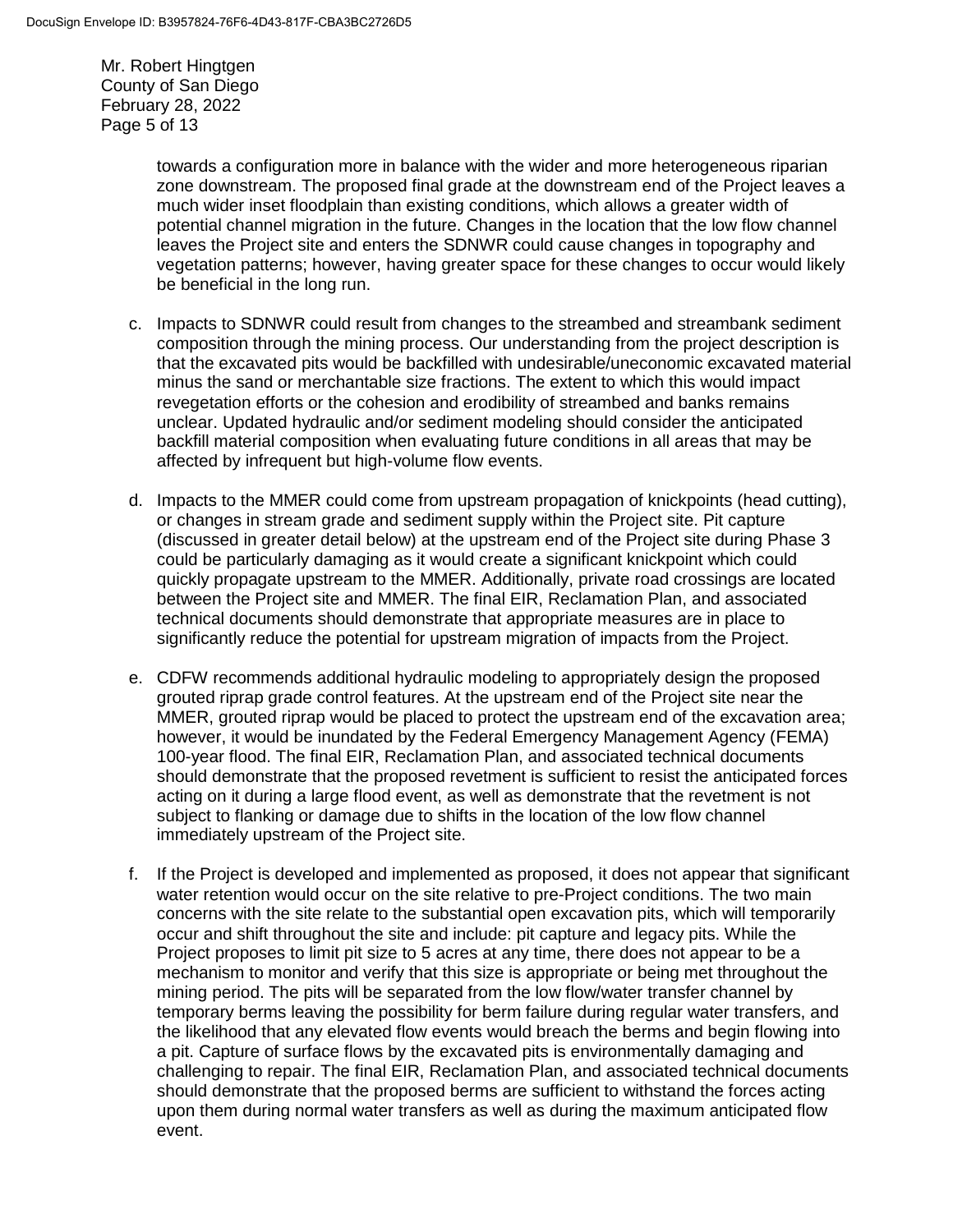Mr. Robert Hingtgen County of San Diego February 28, 2022 Page 6 of 13

- g. Topographic depressions or pits occur when insufficient material is available to backfill excavations or when operations cease prior to backfill operations. The backfill material proposed to be used in this Project consists of non-merchantable size fractions of the excavated material. Estimates of cut and fill were not reviewed to evaluate whether sufficient material would likely be present to complete the backfilling operations as proposed. Additionally, it is possible that changing market conditions could lead to economic use of greater material volumes than originally proposed leading to a deficit in backfill material volume. The final EIR, Reclamation Plan, and associated technical documents should demonstrate that a sufficient volume of material will be available for backfill as proposed prior to initiating the next mining Phase.
- h. Another complication with backfilling of excavations when groundwater is present is obtaining and verifying appropriate compaction levels. Void space left in the lower layers of the excavation backfill could lead to broad settlement of overlying materials over time, eventually resulting in depressions and ponding on the floodplain. The final EIR, Reclamation Plan, and associated technical documents should demonstrate appropriate techniques and methods for backfill operations where groundwater is present.
- i. It remains unclear from a review of the provided documents what impacts from changing the streambed sediment size gradation/composition (through mining and backfill) could have on the stream bed, bank or floodplain stability, erosional characteristics, or revegetation capacity. The Conceptual Revegetation Plan (Helix 2021b) appear to show a narrow band of riparian forest vegetation along a single trapezoidal channel, with riparian scrub vegetation covering almost the entire floodplain. This channel and floodplain form is different than the watercourse both upstream and downstream of the Project site. Without ongoing maintenance of a water transfer channel, it is very likely that high flow events would cause the channel to migrate, avulse, or otherwise occupy different alignments through the site, along with shifting to a more complex channel form. The SDNWR downstream appears to have riparian forest vegetation across the entire watercourse, and it should be anticipated, if not encouraged, that the riparian forest vegetation within the Project site would shift with any changes in channel form or location. More expansive or strategic floodplain planting of the riparian forest vegetation type could allow for some vegetative stabilization of the low flow channel banks and could reduce the time needed for natural expansion of the riparian forest into the riparian scrub on the floodplain as the complexity of the channel increased.
- 2. Streambed jurisdiction and notification: CDFW has regulatory authority over activities in streams and/or lakes that will divert or obstruct the natural flow, or change the bed, channel, or bank (which may include associated riparian resources) of any river, stream, or lake or use material from a river, stream, or lake. The following comments address accurate determination of CDFW jurisdictional impacts and the notification process pursuant to Fish & G. Code, § 1600 et seq.
- a. The BRTR and Conceptual Wetland Mitigation Plan (Helix 2021c) appear to substantially underestimate the areas of the Project which appear to be within the Sweetwater River (Figure 11 titled "CDFW Jurisdictional Areas/Impacts"). Appendix E of the BRTR includes "Jurisdictional Delineation Datasheets" that appear to show the use of Ordinary High Water Mark indicators when delineating the CDFW Jurisdictional Areas displayed on Figure 11.

Fish & G. Code, § 1602 and California Code of Regulations, Title 14, § 720, clearly state that for the purposes of implementing these sections all streams are subject to Fish & G.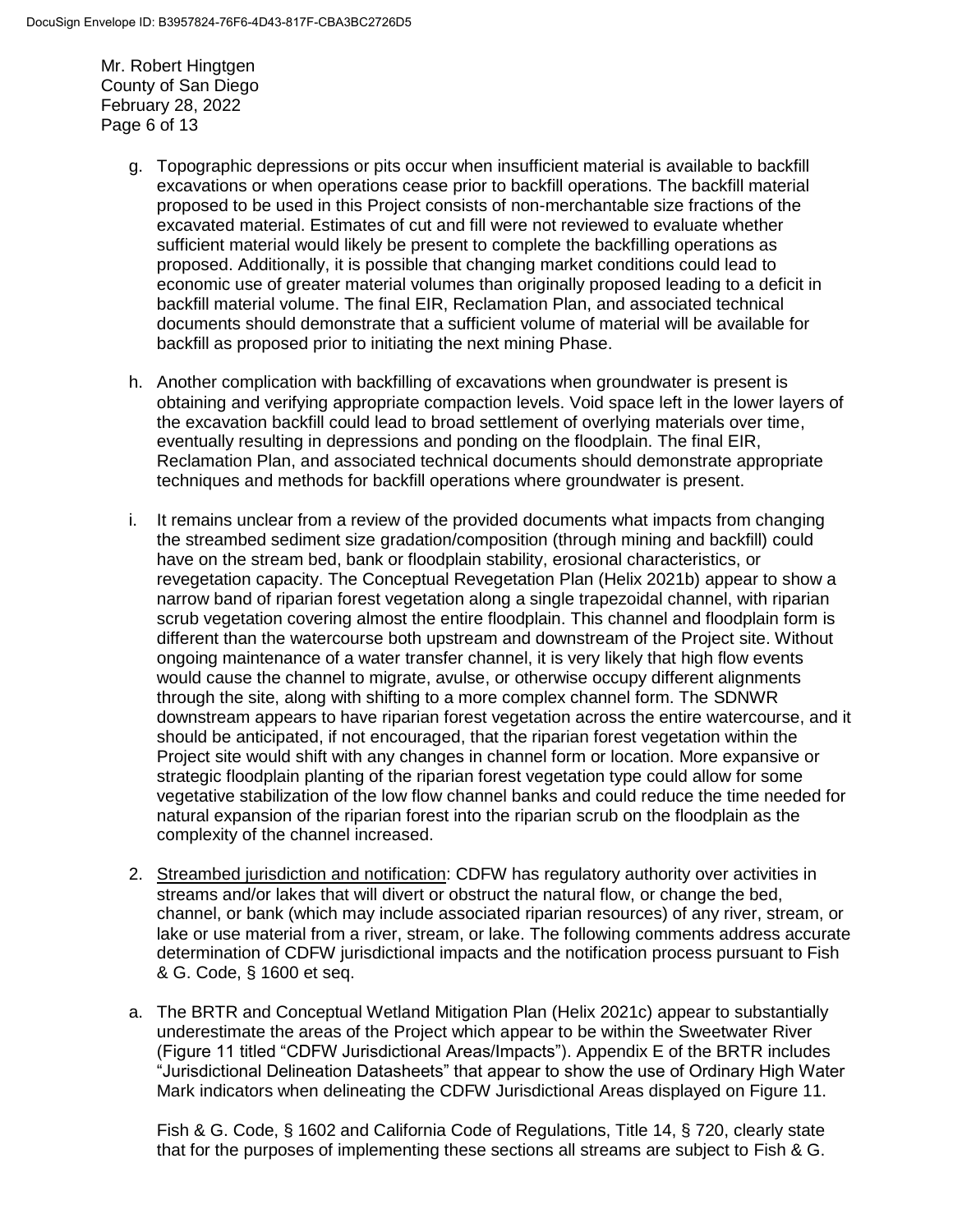Mr. Robert Hingtgen County of San Diego February 28, 2022 Page 7 of 13

> Code, § 1600 et seq., which is interpreted to mean that all streams are subject to jurisdiction without regard to stream type, size, duration of flow, or the flora or fauna present. Altered streams also are subject to jurisdiction.

A stream channel includes the area where water uniformly or habitually flows over a given course, and where the width of the watercourse can reasonably be defined. Thus, a channel is not limited to a specific flow event – such as ordinary high water – nor by the path of surface water associated with a particular low flow as this path might vary seasonally. Rather, the channel is more appropriately based on the topography or elevations of land that confine the water to a particular course when the waters of a stream rise to their highest point. To assert jurisdictional boundaries otherwise would result in a morass of jurisdictional boundaries that differed from stream to stream, changed with variations in channel morphology along the same stream, or that shifted seasonally on any given stream along with seasonal changes in flow.

FEMA has mapped both a Regulatory Floodway and "1 percent annual chance flood hazard" (i.e., 100-year flood) zone through this reach of the Sweetwater River. Nearly the entire Project site is located within the 100-year floodplain as shown on Sheet 2 of the Reclamation Plan. The final EIR and associated technical documents should demonstrate using geomorphic evidence, hydrologic records, valley cross sections, standard bulking or debris flow related equations that the full extent of the watercourse is reflected in Figure 11 and associated notification materials.

b. CDFW anticipates that the County will provide written notification pursuant to Fish & G. Code, § 1600 et seq. for the Project. Based on this notification and other information, CDFW determines whether a Lake and Streambed Alteration Agreement (LSAA) with the applicant is required prior to conducting the proposed activities. CDFW's issuance of a LSAA for a project that is subject to CEQA will require CEQA compliance actions by CDFW as a Responsible Agency. CDFW as a Responsible Agency under CEQA may consider the County's DEIR for the Project. To minimize additional requirements by CDFW pursuant to Fish & G. Code, § 1600 et seq., and/or under CEQA, the DEIR should fully identify the potential impacts to any stream or riparian resources and provide adequate avoidance, mitigation, monitoring, and reporting commitments for issuance of the LSAA.

Whether a LSAA is required to satisfy requirements of Fish & G. Code, § 1600 et seq., can only be determined at the time a formal Notification package is submitted to CDFW. Given the design elements of the proposed Project, we strongly encourage the County to consider submittal of a streambed notification package to the Lake and Streambed Alteration Program.

3. Groundwater analysis: Both the Groundwater Use Analysis (EnviroMINE, 2021b) and the Groundwater Investigation Report (Geo-Logic 2021a) base findings on the assumption that both onsite golf courses are currently using groundwater for regular operations, with a total estimated annual usage of 804 acre feet per year (afy). Based on the Project's estimated annual usage of 140 afy, the conclusion is that there will be a difference in onsite groundwater use of approximately 660 afy once mining activities begin. However, given that the western (Lakes) golf course closed and ceased irrigation in the summer of 2017, a more accurate estimate of the current groundwater use onsite is half of 804 afy, or roughly 400 afy. Subsequently, the conclusion that the proposed mining operation would use less than 20% of the current groundwater utilization - resulting in a large increase in the availability of groundwater - is inaccurate. This discrepancy, and any resulting changes to findings based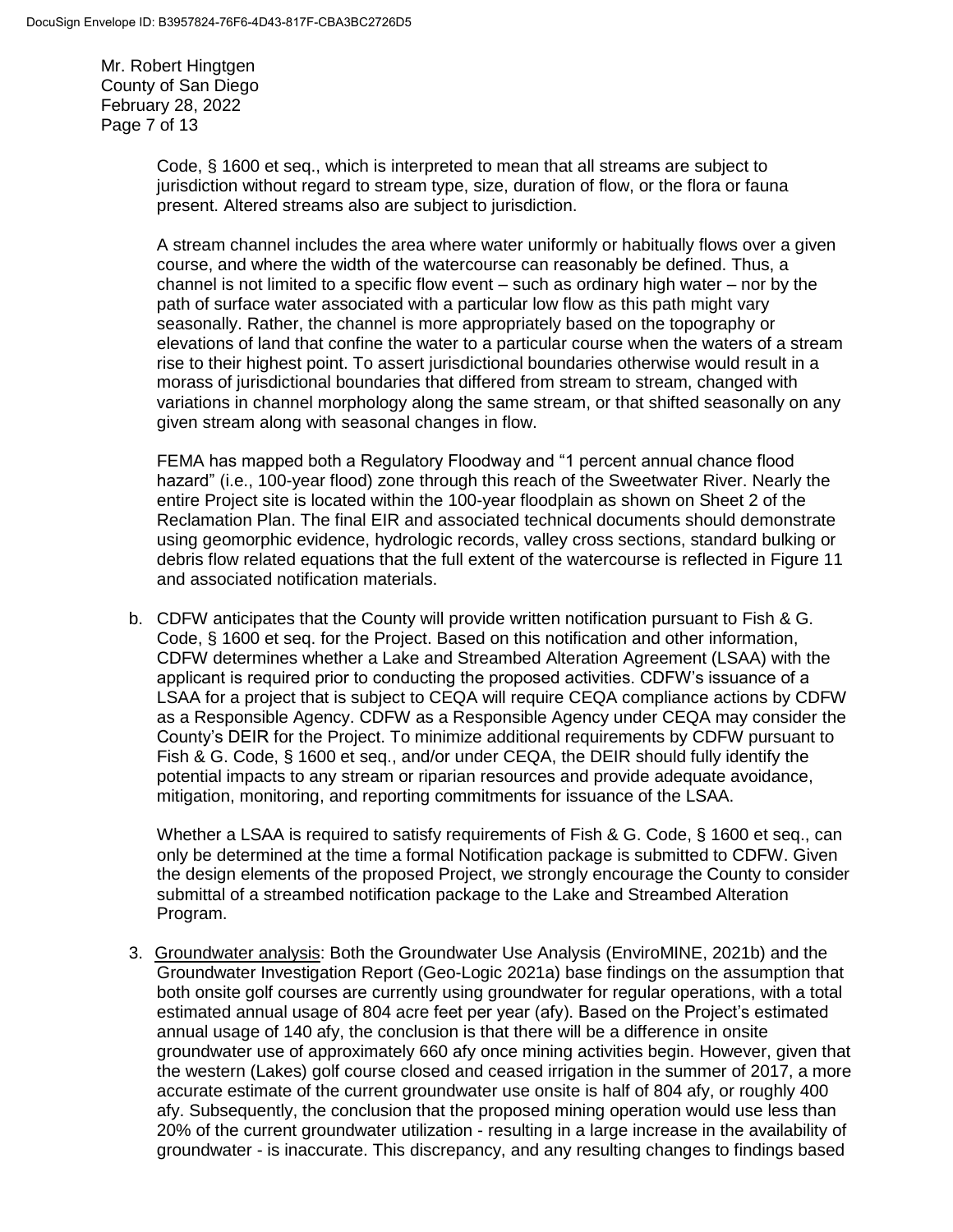Mr. Robert Hingtgen County of San Diego February 28, 2022 Page 8 of 13

> on the expected groundwater conditions during and after Project implementation, should be corrected and clarified in the final Project documents.

- 4. Impacts to special status amphibians and reptiles: The proposed mitigation measures in the DEIR properly include habitat-based mitigation for potential impacts to special status herpetological species with high potential to occur onsite that are covered under the MSCP Subarea Plan. However, Project implementation would include ground disturbing, vegetation clearing, and extraction activities that have the potential to directly impact individuals of these fossorial species that are otherwise sensitive but not covered under the MSCP. CDFW recommends that the following mitigation measures be included in the final EIR to avoid and/or minimize inadvertent, direct impacts to these special status, non-MSCP covered species from Project-related activities.
- a. Due to the presence of potentially suitable habitat for western spadefoot (*Spea hammondii*) and two-striped garter snake (*Thamnophis hammondii*) within the Project site, prior to any vegetation removal, grading, and/or other ground disturbing activities, a qualified biologist familiar with sensitive reptile and amphibian species behavior and life history will conduct specialized presence/absence surveys. These species are considered a SSC by CDFW but are not covered under the MSCP Subarea Plan. These focused surveys should be conducted during active season/time of day when each reptile and/or amphibian species are most likely to be detected. Survey results, including negative findings, will be submitted to CDFW for review two weeks prior to initiation of Project activities. If a special-status animal species is detected during surveys, the biologist shall consult with CDFW to prepare species-specific protocols for proper handling and relocation procedures.
- b. Western spadefoot: If toads, tadpoles, or egg masses are identified within an impact area, the following measures will be implemented:
	- i. Under the direct supervision of a qualified biologist, suitable relocation sites outside the impact area will be identified. A minimum 50-foot buffer from the impact area will be included (a 100-foot buffer is recommended when feasible). Locations should be in suitable habitat, as far away as possible from Project activities, and shall be approved by CDFW.
	- ii. All western spadefoot adults, tadpoles, and egg masses encountered in the impact area will be collected and released in the identified relocation basins.
	- iii. Relocation sites will be monitored annually for five years during and immediately following peak breeding season, such that surveys can be conducted for adults as well as for egg masses and tadpoles. Survey data will be provided to CDFW in an annual report summarizing the monitoring results.
- 5. Impacts to bats: Per the DEIR, Mexican long-tongued bat (*Choeronycteris mexicana*) was determined to have high potential to occur within the Project site based on documented occurrences in the vicinity. This species is considered a SSC by CDFW but is not a covered species under the MSCP Subarea Plan. The Project site contains ornamental plantings that could provide suitable foraging habitat and buildings that provide potential roosting habitat. However, the DEIR does not include mitigation measures to avoid and/or minimize potential impacts to Mexican long-tongued bats from the Project-related removal of trees, vegetation, and structures. CDFW recommends that the following mitigation measures be included in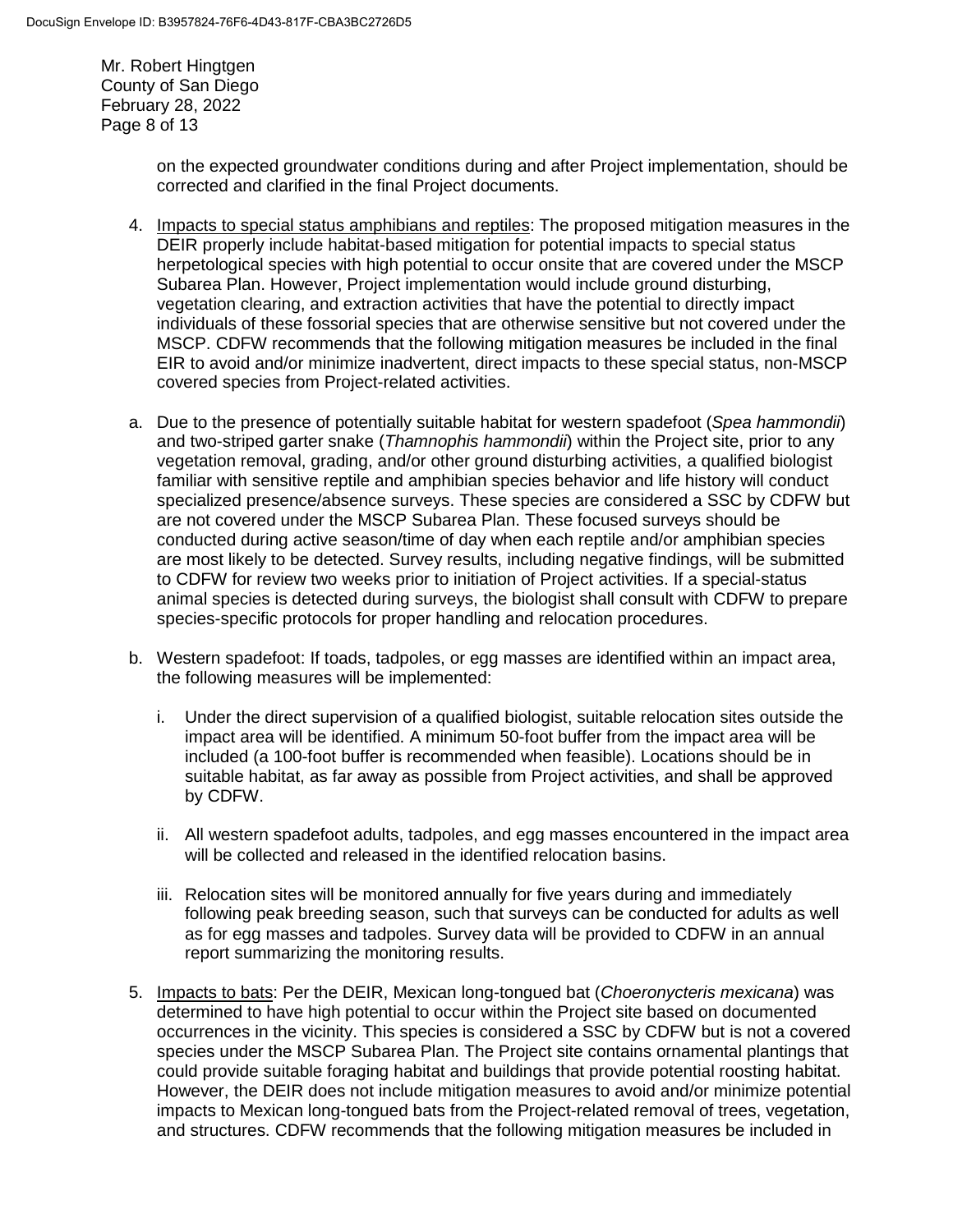Mr. Robert Hingtgen County of San Diego February 28, 2022 Page 9 of 13

> the final EIR to avoid and/or minimize inadvertent, direct impacts to these species from Project-related activities.

- a. A qualified bat specialist shall conduct bat surveys to determine baseline conditions within the Project site and within a 100-foot buffer (as access to adjacent areas allows), where accessible, to identify trees and/or structures that could provide daytime and/or nighttime roost sites. Surveys should include all areas that would experience increased impacts resulting from noise disturbances, human activity, dust, vegetation clearing, ground disturbing activities (e.g., staging, access, excavation, grading), and vibrations caused by heavy equipment. CDFW recommends using acoustic recognition technology to maximize detection of bats. Night roosts are typically utilized from the approach of sunset until sunrise. In most parts of California, night roost use will only occur from spring through fall while day roosts are typically utilized during the spring, summer, and fall in California (Johnston et al. 2004).
- b. Survey methodology and results, including negative findings, shall be submitted to CDFW for review 2 weeks prior to initiation of Project activities; and, provided as an appendix in the final environmental document. Depending on survey results, the final EIR shall provide an analysis of potentially significant effects of the proposed Project on the bats and include species specific mitigation measures to reduce impacts to below a level of significance (CEQA Guidelines, § 15125).
- 6. Wildlife movement: Though somewhat limited by current site conditions, the potential still exists for wildlife movement through the Project site. Common predators and mesopredators present within the surrounding area that may utilize the site for limited foraging or movement activities include coyote (*Canis latrans*), racoons (*Procyon lotor*), striped skunk (*Mephitis mephitis*), bobcat (*Lynx rufus*) and mule deer (*Odocoileus hemionus*). Under the proposed Project, the Sweetwater River floodplain would be substantially widened and revegetated with native riparian habitat along the channel's bottom and with coastal sage scrub along the constructed channel slopes. This proposed reclaimed condition is likely to improve the long-term suitability of the site for wildlife movement.

CDFW offers the following recommendations to avoid and minimize impacts to wildlife that may attempt to move through the site during mining and reclamation activities. Prior to the installation of temporary or permanent fencing, the placement design should carefully consider potential impacts to wildlife movement patterns between the upstream and downstream riparian habitats adjacent to the Project site. Current conditions within the Project site force most animals to travel along the perimeter of the golf course when moving between the adjacent upstream and downstream riparian habitats. The vegetative cover for terrestrial species stops just short of the Steele Canyon Road bridge. There is inadequate cover to attract animals to move north and south under the bridge, and no fencing to prevent them from crossing the road where cover exists. As a result, CDFW has documented animals being struck by vehicles while crossing Steele Canyon Road. Since mining activities within the Project site may increase wildlife use of the perimeters, potentially leading to increased roadkill on Steele Canyon Road, we recommend that the placement of any onsite fencing consider/address its potential impacts to onsite wildlife movement patterns.

7. Exotic aquatic species: CDFW recommends revising Section 3.3.4 of the Conceptual Resource Management Plan (RMP; Helix 2021d) to include monitoring and management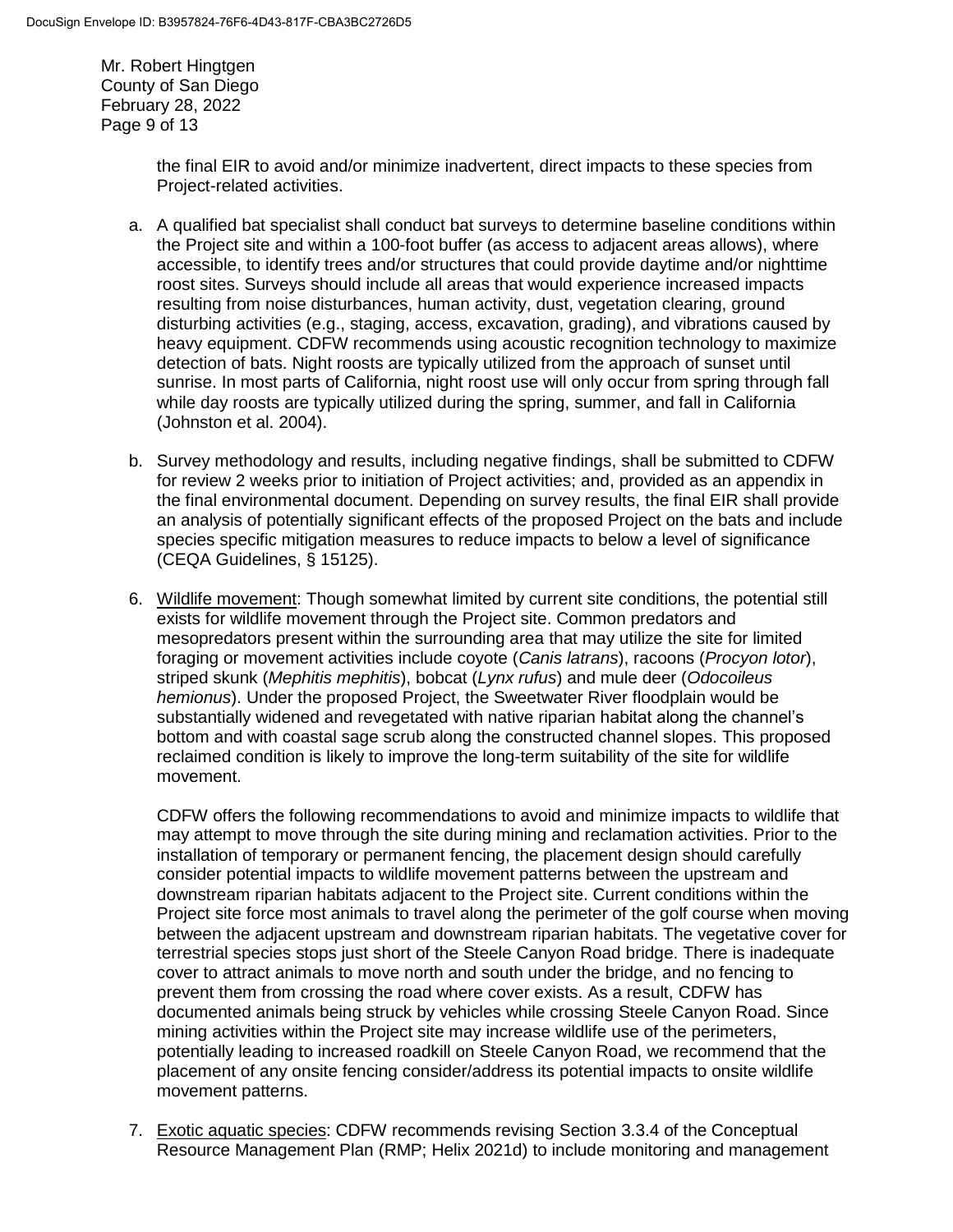Mr. Robert Hingtgen County of San Diego February 28, 2022 Page 10 of 13

> measures for exotic aquatic species. Non-native, nuisance wildlife species detected on the Project site include the American bullfrog (*Rana catesbeiana*) and red-eared slider (*Trachemys scripta elegans*). CDFW also recommends that the final RMP include measures to monitor for these and other exotic aquatic species (including invasive aquatic invertebrates; see [https://stopaquatichitchhikers.org/\)](https://stopaquatichitchhikers.org/) to ensure that they do not occupy the BOS preserve or use it to disperse between conserved lands both up- and downstream of the Project site. If exotic aquatic species are found onsite, coordination with land managers on adjacent preserves should be initiated and control/eradication measures enacted.

- 8. Revegetation implementation success: Per the draft Reclamation Plan, reclamation would include backfill and grading to achieve final landforms using accumulated wash fines, overburden, and topsoil. Wash fines are defined as clay and silt particles left over after washing aggregate. Overburden, often referred to as spoil or waste, is the rock or soil removed to access the ore being mined. Final project documents should analyze the use of these specific types of fill in terms of potential impacts on infiltration rates and subsequent effects on plant growth relative to the proposed native habitat restoration. Section 5.1 of the Conceptual Revegetation Plan cites the presence of appropriate soils (e.g., Riverwash and Tujunga sand) within the riparian revegetation areas as a rationale for expecting implementation success. However, the analysis seems based on pre-mining site conditions, whereas the post-reclamation soil conditions onsite will be fundamentally altered by the proposed backfill with wash fines and overburden. CDFW recommends the final Project documents consider whether the post-reclamation soil and hydrological conditions support the proposed restoration and revegetation plans.
- 9. Erosion control seed mix: The Project proposes "Additional Reclaimed Areas" (Figure 2.2-8 of the DEIR) located outside of the expanded floodplain and composed of graded upland pads that would be hydroseeded with an erosion control seed mix. Table 11 of the Conceptual Revegetation Plan lists the following species to be included in the erosion control seed mix: Western ragweed (*Ambrosia psilostachya*), California brome (*Bromus carinatus*), small fescue (*Vulpia* [*Festuca] microstachys*), and plantain (*Plantago insularis*)*.*  Two of the four plant species proposed are annuals and none seem likely to outcompete nonnative, invasive plant species. It is foreseeable that these areas would become dominated by invasive and exotic plants. Given that no success criteria are proposed for these areas, which are located immediately adjacent to the BOS preserve, we are concerned they may function as a source of invasive plant encroachment into the BOS preserve. A 100-foot wide Limited Building Zone (LBZ) easement is proposed around the BOS preserve to reduce potential edge effects. As proposed, the LBZ easement would be seeded with the erosion control seed mix. CDFW recommends the County consider extending the coastal sage scrub plant palette into the LBZ easement to provide a transitional buffer and minimize potential spread of exotic invasive plants from the erosion control areas into the BOS preserve.
- 10. Shot-hole borers: Per the draft Conceptual Wetland Mitigation and Revegetation Plans, a restoration specialist would be consulted on any pest control matters and monitor the mitigation site for evidence of invasive Polyphagous shot-hole borers (*Euwallacea* spp.; SHBs). Regional methods for control of SHBs would be evaluated if determined necessary and all container stock and cuttings would be inspected for pests. CDFW recommends that the final Wetland Mitigation and Revegetation Plans also include procedures for disposal of removed trees that may be infested with invasive pests and disease. Removal of infested trees from the Project site has potential to result in the spread of tree insect pests and disease into areas not currently exposed to these stressors. This could result in expediting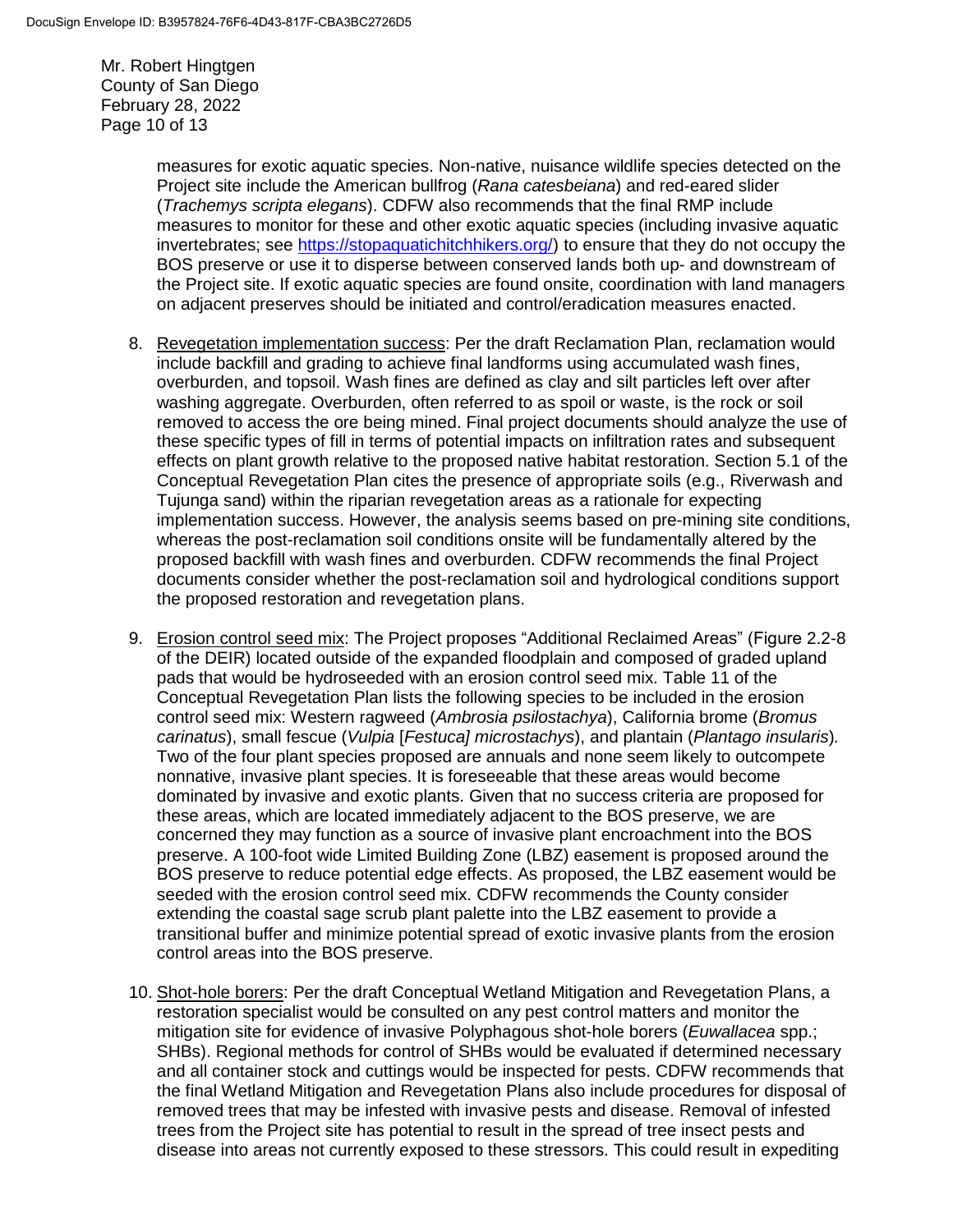Mr. Robert Hingtgen County of San Diego February 28, 2022 Page 11 of 13

> the loss of oaks, alders, sycamore, and other trees in California which support a high biological diversity including special status species. To reduce impacts to less than significant, the final EIR should describe an infectious tree disease management plan and how it will be implemented to avoid significant impacts under CEQA. All trees identified for removal resulting from the Project should be inspected for contagious tree diseases including but not limited to: thousand canker fungus (*Geosmithia morbida*), see <http://www.thousandcankers.com/;> SHBs, see [http://eskalenlab.ucr.edu/avocado.html;](http://eskalenlab.ucr.edu/avocado.html) and goldspotted oak borer (*Agrilus auroguttatus),* see [http://ipm.ucanr.edu/PMG/PESTNOTES/pn74163.html.](http://ipm.ucanr.edu/PMG/PESTNOTES/pn74163.html) To avoid the spread of infectious tree diseases, diseased trees should not be transported from the Project site without first being treated using best available management practices relevant for each tree disease observed.

- 11. Irrigation: Per the Conceptual Revegetation Plan, the irrigation system within the riparian forest, riparian scrub and DCSS revegetation areas will be maintained until the Restoration Specialist determines that supplemental water is no longer required. At that time, irrigation will be permanently disconnected (e.g., the mainline will be cut), but not removed. CDFW generally recommends removing temporary irrigation systems/pipes associated with restoration projects. We request that the above-ground portions of irrigation within the BOS be removed following restoration sign off by the County, unless otherwise agreed to by CDFW.
- 12. Offsite mitigation: Per the DEIR, M-BIO-15 still includes the possibility of offsite mitigation for riparian and wetland impacts. As discussed in prior meetings with the County, it is CDFW's understanding that all Project-related impacts will be mitigated onsite. We recommend that references to potential offsite mitigation be removed from the final DEIR.
- 13. Wildlife Agency approvals: The Project's draft documents are inconsistent regarding the USFWS and CDFW (Wildlife Agencies) review and approval of the final Revegetation and Wetland Mitigation Plans and Resource Management Plan for the Project, as well as submittal of annual reports to the Wildlife Agencies. CDFW requests that the final EIR clarify that the Wildlife Agencies must concur in writing with the final Revegetation and Wetland Mitigation Plans and Resource Management Plan for the Project. We also note that any LSAA may include a measure for CDFW review and approval of the restoration plans.
- 14. Biological Open Space easement: According to the DEIR, a BOS easement will be placed over approximately 142.8 acres of preserved, rehabilitated, revegetated, and restored habitat once reclamation is complete. CDFW requests the opportunity to review the BOS easement language to determine whether recordation of a conservation easement may be more suitable for areas provided as compensatory mitigation for Project impacts.
- 15. Performance standards: The Conceptual Wetland Mitigation and Revegetation Plans do not explain what measures will be implemented if certain performance standards are not progressing toward the stated restoration/revegetation goals. CDFW recommends that the final documents provide specific measures that will be implemented (if necessary) during the 5-year monitoring and management to move toward achieving the success criteria.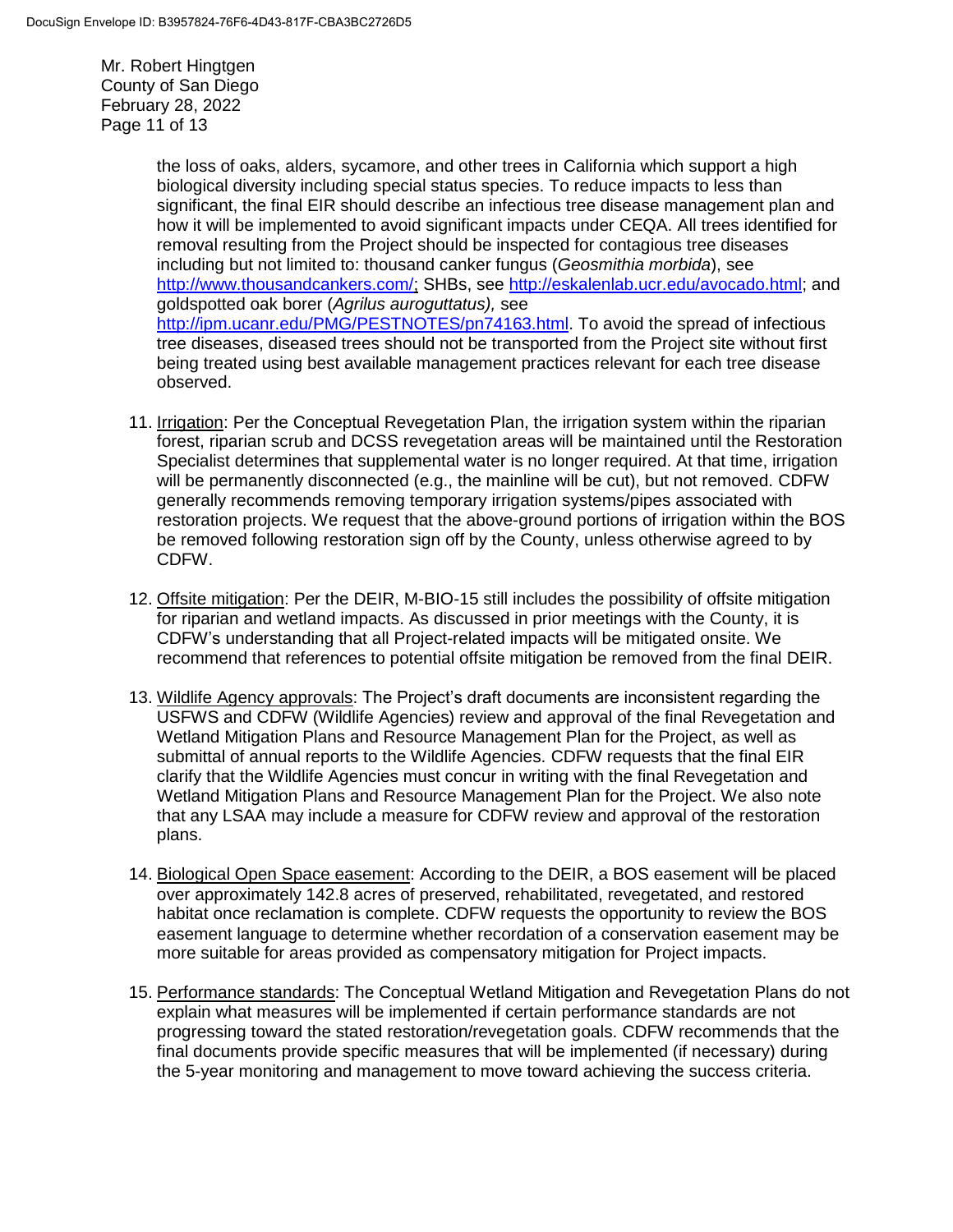Mr. Robert Hingtgen County of San Diego February 28, 2022 Page 12 of 13

### **ENVIRONMENTAL DATA**

CEQA requires that information developed in environmental impact reports and negative declarations be incorporated into a data base which may be used to make subsequent or supplemental environmental determinations. (Pub. Resources Code, § 21003, subd. (e).) Accordingly, please report any special status species and natural communities detected during Project surveys to the California Natural Diversity Database (CNDDB). The CNNDB field survey form can be found at the following link:

[http://www.dfg.ca.gov/biogeodata/cnddb/pdfs/CNDDB\\_FieldSurveyForm.pdf.](http://www.dfg.ca.gov/biogeodata/cnddb/pdfs/CNDDB_FieldSurveyForm.pdf) The completed form can be mailed electronically to CNDDB at the following email address: [CNDDB@wildlife.ca.gov.](mailto:cnddb@dfg.ca.gov) The types of information reported to CNDDB can be found at the following link: [http://www.dfg.ca.gov/biogeodata/cnddb/plants\\_and\\_animals.asp.](http://www.dfg.ca.gov/biogeodata/cnddb/plants_and_animals.asp)

#### **FILING FEES**

The Project, as proposed, would have an impact on fish and/or wildlife, and assessment of filing fees is necessary. Fees are payable upon filing of the Notice of Determination by the Lead Agency and serve to help defray the cost of environmental review by CDFW. Payment of the fee is required for the underlying project approval to be operative, vested, and final. (Cal. Code Regs, tit. 14, § 753.5; Fish & G. Code, § 711.4; Pub. Resources Code, § 21089.)

#### **CONCLUSION**

CDFW appreciates the opportunity to comment on the DEIR to assist the County in identifying and mitigating Project impacts on biological resources. Questions regarding this letter or further coordination should be directed to Heather Schmalbach, Environmental Scientist, at [Heather.Schmalbach@wildlife.ca.gov.](mailto:Heather.Schmalbach@wildlife.ca.gov)

Sincerely,<br>— Docusigned by:

*Varid* Mayer

 $-$ D700B4520375406... David A. Mayer Environmental Program Manager South Coast Region

### ec: CDFW

David Mayer, San Diego – [David.Mayer@wildlife.ca.gov](mailto:David.Mayer@wildlife.ca.gov) Jennifer Turner, San Diego – [Jennifer.Turner@wildlife.ca.gov](mailto:Jennifer.Turner@wildlife.ca.gov) Karen Drewe, San Diego – [Karen.Drewe@wildlife.ca.gov](mailto:Karen.Drewe@wildlife.ca.gov) Heather Schmalbach, San Diego – [Heather.Schmalbach@wildlife.ca.gov](mailto:Heather.Schmalbach@wildlife.ca.gov) Kelly Fisher, San Diego – [Kelly.Fisher@wildlife.ca.gov](https://cdfw-my.sharepoint.com/personal/heather_schmalbach_wildlife_ca_gov/Documents/Desktop/County/Cottonwood%20Sand%20Mine/Kelly.Fisher@wildlife.ca.gov) Tracie Nelson, San Diego - [Tracie.Nelson@wildlife.ca.gov](https://cdfw-my.sharepoint.com/personal/heather_schmalbach_wildlife_ca_gov/Documents/Desktop/County/Cottonwood%20Sand%20Mine/Tracie.Nelson@wildlife.ca.gov) Will Arcand, Sacramento – [Will.Arcand@wildlife.ca.gov](mailto:Will.Arcand@wildlife.ca.gov) Jeffrey Sanchez, Sacramento - Jeffrey. Sanchez@wildlife.ca.gov Cindy Hailey, San Diego – [Cindy.Hailey@wildlife.ca.gov](mailto:Cindy.Hailey@wildlife.ca.gov) Jennifer Ludovissy, San Diego – [Jennifer.Ludovissy@wildlife.ca.gov](mailto:Jennifer.Ludovissy@wildlife.ca.gov) State Clearinghouse, Office of Planning and Research – [State.Clearinghouse@opr.ca.gov](mailto:State.Clearinghouse@opr.ca.gov)  Jonathan Snyder, USFWS - Jonathan D Snyder@fws.gov